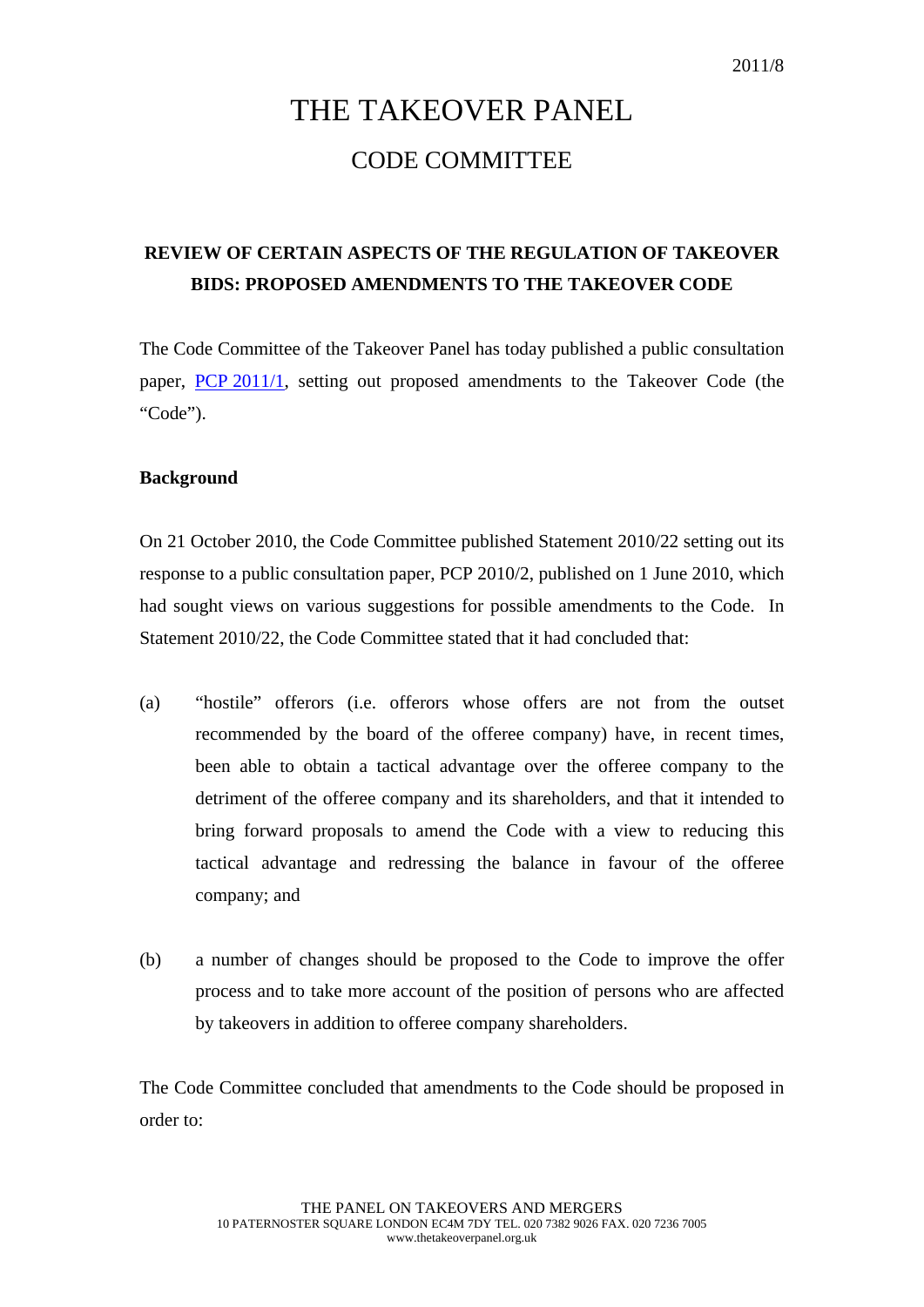- (a) increase the protection for offeree companies against protracted "virtual bid" periods by requiring potential offerors to clarify their position within a short period of time;
- (b) strengthen the position of the offeree company by:
	- (i) prohibiting deal protection measures and inducement fees other than in certain limited cases; and
	- (ii) clarifying that offeree company boards are not limited in the factors that they may take into account in giving their opinion and recommendation on an offer;
- (c) increase transparency and improve the quality of disclosure by:
	- (i) requiring the disclosure of offer-related fees; and
	- (ii) requiring the disclosure of the same financial information in relation to an offeror and the financing of an offer irrespective of the nature of the offer; and
- (d) provide greater recognition of the interests of offeree company employees by:
	- (i) improving the quality of disclosure by offerors and offeree companies in relation to the offeror's intentions regarding the offeree company and its employees; and
	- (ii) improving the ability of employee representatives to make their views known.

PCP 2011/1 sets out the detailed amendments to the Code that the Code Committee proposes to make in order to implement the conclusions described in Statement 2010/22.